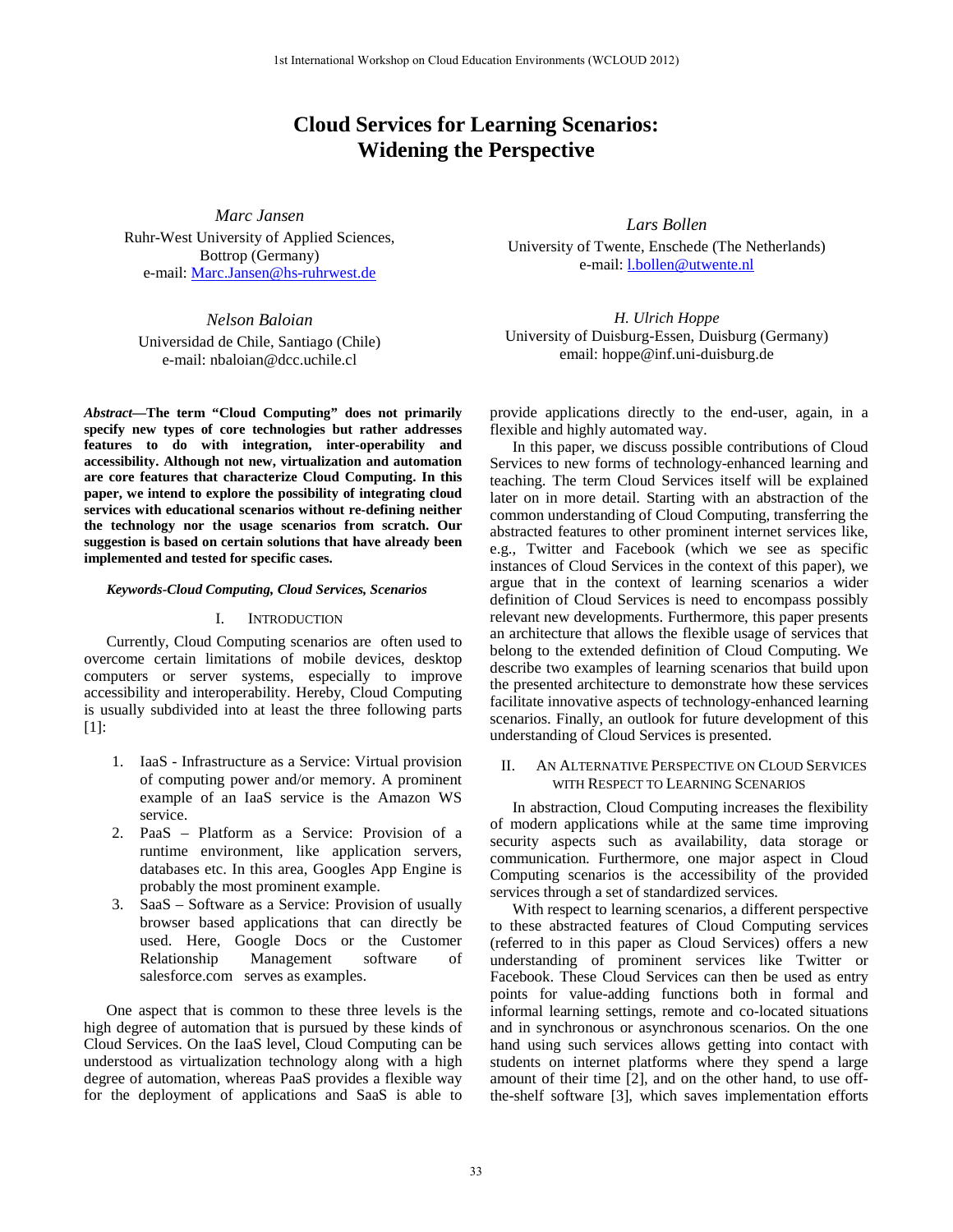and development time, but allows for using contributions from the students via these different Cloud Services.

# III. A SOFTWARE ENGINEERING PERSPECTIVE ON CLOUD SERVICES FOR LEARNING APPLICATIONS

The reuse of software components is one of the building blocks of modern Software Engineering approaches. In [3] the authors state that the term "re-use" can be interpreted somewhat differently with respect to Software Engineering approaches for the field of Technology-Enhanced-Learning (TEL). On the one hand, there is the re-use of content, which seems to be fairly well accepted. On the other hand, there is the re-use of both single software components as well as the re-use of established and approved architectures. In contrast to the re-use of content, these two more technical aspects of re-use are not yet well accepted or used.

Here, the usage of cloud services might help to either increase the re-use of single software components, e.g., provided as Web Services, and the re-use of established and approved architectures.

Web Services, as one of the building blocks for modern Cloud Computing environments, provide in themselves the idea of providing re-usable software components. One view to Web Services is that the major idea of Web Services is to provide re-usable software components that are made available through a set of standardized protocols. These protocols support consumers of these Web Services through the complete development cycle from finding a particular service (e.g., in a UDDI repository), accessing the description of the service interface (e.g., described in WSDL) to consuming the service (e.g., by using protocols like SOAP or REST). Therefore, the provisioning of Web Services in itself already provides a big opportunity for reusing single software components and by using the mentioned standardized protocols, the re-use of these kinds of software components is even possible beyond the borders of a single organization, but the re-use of these services is, from a technology point of view, also possible beyond the borders of a single organization.

This is particularly interesting for learning scenarios, since in this area we do usually not have that many commercially oriented organizations or research groups. Instead, the different players are willing to share their content as well as their developed services among each other in order to foster collaboration among different learning communities. Of course, when it comes to content re-use, aside from the technological problems that are fairly easy to solve by using Web Services, other problems such as the ownership of the resulting learning outcomes and questions about the right to re-use these learning materials arise, as, e.g., discussed in [9].

From an architectural point of view, Web Services allow, due to their possibility of re-use, a completely new approach to the architectural development of the resulting software, and of course also for the resulting learning applications. Here, the development of new software can be performed based on an architecture that is usually referred to as a Service-Oriented-Architecture (SOA). The building blocks of a new software developed based on this architecture are

services (in our context usually Web Services). The major idea of a SOA is to build new software based on a number of already existing services. The overall task that a piece of software should fulfill is usually split up into different subtasks that are performed by a number of different, and usually already existing, services. Later on, after completing all the subtasks, the results of these subtasks are aggregated into the solution of the overall task. The combination of the different services that fulfill the subtasks and the combination of the results if often referred to as "orchestration" and the produced code is often referred to as "glue code". Using a SOA based architecture nowadays changes completely the usual software development process from writing yourself every piece of code (even with the help of already developed API's) that is necessary in order to fulfill the task at hand, to finding services that support the developer in solving the special task, the orchestration of these services and providing/implementing the glue code that allows to solve the current task. In this sense, the Cloud Computing paradigm itself provides already a new approach for the architecture of learning scenarios.

Cloud services may also lead to an enrichment on the content level: The matching of user (learner) needs to available materials may draw on existing learner profiles, e.g. in social or professional networks, in addition to contentrelated of resources, possibly using semantic web technologies. The added value over conventional learning metadata approaches would be the open-ness and free connectivity of the environment.



<span id="page-1-0"></span>From a technological point of view, Cloud Computing could be seen as the next consequent development step from a SOA to an architecture that does not only allow the re-use of content and services (in the terms of single steps in a process), but additionally as the re-use of computational resources. E.g. in an SaaS scenario a complete software stack would be re-used, which is pretty close to the idea of a SOA where basically single services are the major goal of re-use. On the next level, in a PaaS scenario, not single services are the target for re-use, but the infrastructure for running these services can be shared by different consumers. Last but not least, IaaS scenarios allow for re-using infrastructure on the lowest technical level, e.g., the re-use/sharing of computational resources (like virtual servers), network resources and/or storage resources. Hence, Cloud Computing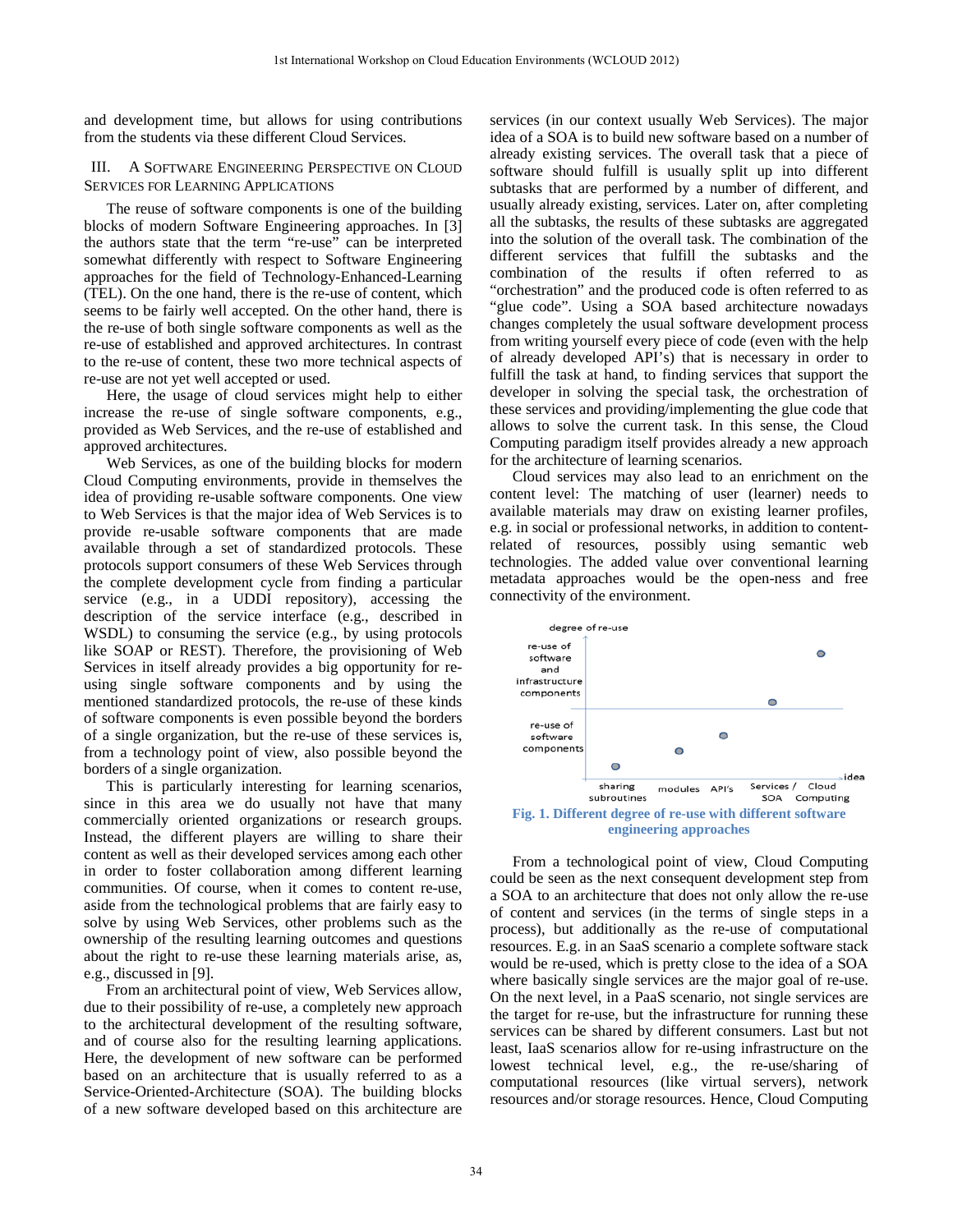allows to overcome the limitations that usually exist within SOA's, e.g., that the re-use is still limited to the content and/or the services in terms of process steps, and allows to provide re-use for the complete stack from single software services to the technical layer of the network and the storage.

The idea of understanding Cloud Computing as the consequent next step of software engineering in order to extend the re-usability to the level of not only re-using software components but also infrastructure components, is shown i[n Fig. 1.](#page-1-0) 

#### IV. EXAMPLE SCENARIOS INCLUDING CLOUD SERVICES

Keeping in mind the previously mentioned benefits of Cloud Computing, services such as, e.g., Twitter and Facebook, provide similar benefits to computer-supported learning environments, e.g., by increasing flexibility, availability and the accessibility of services through standardized methods. Therefore, services as those described above can also be understood as cloud services and can then be used in learning scenarios in order to exploit the described benefits of Cloud Computing based services. Integrating cloud services as input channels.

Our suggestion does not primarily aim at defining new cloud environments for education. The idea is rather to connect specific educational environments, e.g. around virtual or face-to-face classroom scenarios, with existing Cloud Services. A technical infrastructure to support this is outlined in Fig. 1. The major task performed by this infrastructure is to provide a certain abstraction for the messages received through the different input channels, store these messages and later allow a flexible message visualization to be used in learning units.



**FIG. 2.**ARCHITECTURE TO SUPPORT MULTICHANNEL INPUT

This architecture is a generalization of an approach that has been implemented and tested with certain specific cases [4]. In the sequel, we describe some example scenarios illustrating our understanding of the benefits that Cloud Services might bring to learning scenarios. Here, we see advantages in both, formal and informal learning settings. A differentiation can additionally be made with regard to synchronicity – contents can be generated and directly used in class, e.g., to support face-to-face scenarios, to replace

moderation cards and flipcharts in individual and group work. Contents can also be generated in class and used in a future session.

One particular strength of integrating this kind of cloud services is that in addition to supporting and enabling the scenarios described here, it also supports seamless transitions between those scenarios. For example, it is intended to motivate the learners in informal learning scenarios, to contribute and make use of this content in a face-to-face classroom situation in a fully integrated way. The following subsections describe two scenarios which can be carried out with the help of the mentioned Cloud Services in more detail. Our basic approach is to use existing services to create, collect and visualize students' contribution in various educational settings and scenarios. These scenarios build upon established learning and teaching scenarios; their realization with the help of the before-mentioned Cloud Services and the proposed architecture add flexibility in time, space, synchronicity and re-usability of technology and data.

#### *A. One-Minute Papers*

One-minute-papers are a flexible and efficient way of collecting feedback from small and large groups of learners in seminars or lectures (also refer to, e.g., [5-7] for details and empirical findings on the method). Students are handed a piece of paper with questions they have to answer in (typically) one minute.

Example questions may focus on the contents of the seminar lesson, e.g., "What did I like?", "What was new to me?", "What do I consider important?", "What have I learned?" Furthermore, they may also ask for topics and relationships that are still unclear to the learner. In doing this, a personal dialogue is established between student and teacher, which can be especially difficult to establish in larger groups. According to Stead [7], this may improve student motivation.

With the help of our approach and architecture, these scenarios can be brought about by using any kind of computational device (e.g. notebook, smartphone, tablet) and the students' favorite input channels. Providing an environment that enables a computer-supported variant of the One-Minute Paper method brings relief to teaching staff by saving time and material compared to the pen and paper version. Students' comments can be easily organized, compared, visualized and stored. Especially for larger amounts of students, this is expected to ease the handling of learners' feedback. First experiences on the use of a webbased input service (available to smartphones, tablets and notebooks) to realize the One-Minute paper method have been recently described by Bollen et al. [10].

# *B. Supporting Self-Learning Phases*

Another application scenario is the support of selflearning phases between classroom sessions. It is important for students to be able to transfer the newly acquired knowledge to situations in their everyday life. The discovery of one's own examples, together with a sensitivity for similarities and applicability, does also ideally lead to a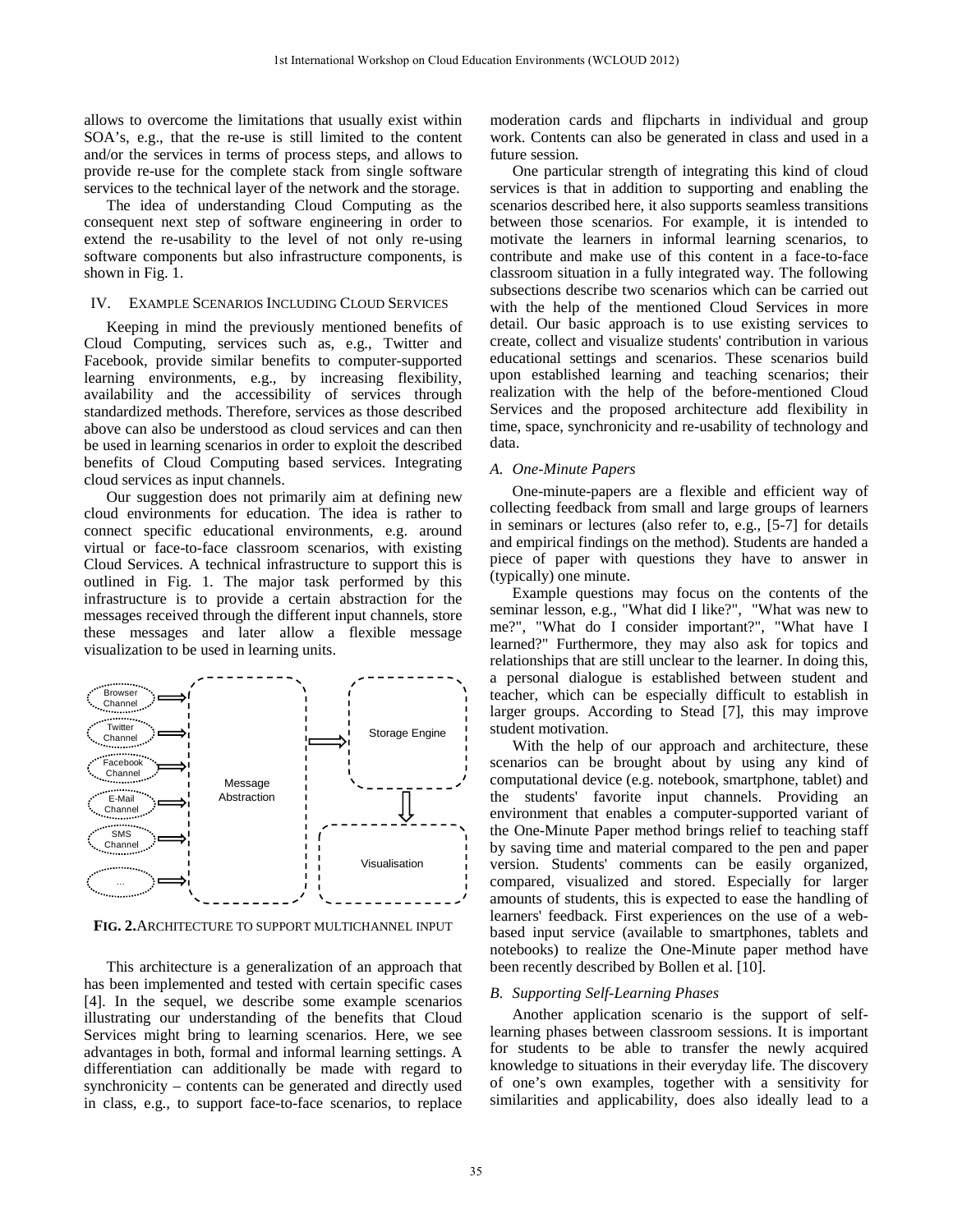deepening of knowledge and makes learning contents more easily retrievable when needed.

Tasks like this can appear in almost every domain at every stage of a lecture, seminar or student project. Results can be collected and visualized for an in-class usage. Besides this, as mentioned before, students are regularly prompted to report on situations and examples that illustrate the learning content. Therefore, the learner would be able to contribute and share examples for future sessions.

As an example, which originates from first experiences and trials, the learners' task was to relate a new topic in a seminar with everyday life's experiences. The teacher prepared sentence opener questions to guide the learners, who had one week time to collect and communicate their findings - using tablets, notebooks or smartphones and wherever and whenever appropriate.

Again, the proposed architecture allows for a flexible generation and accumulation of students' contribution over time, together with a visualization support that helps teachers and students likewise organize and share results.

## *C. Group discussion support*

As a third application scenario, we present a situation that utilizes the described architecture in a synchronous, colocated manner. In a classroom situation, the proposed system can be used to visualize textual contributions that have been created by the learners and sent from various sources. These contributions are received and processed immediately and can be presented with the help of a large, shared display, e.g. by using a video projection. Similar approaches have been described, e.g., by Liu and Kao [11] and by Bollen et al. [12].

By these means, classroom discussions can be supported in a way that can be beneficial in a number of ways:

- contributions can be formulated and submitted without interference and influence from peers
- contributions can be submitted anonymously, which can raise participation in controversial topics or for more introverted persons
- the course and structure of a discussion can be made explicit in a shared visualization
- discussion results can be stored for later (re-)use, review and comparison

Scenarios like those described above benefit from the integration of Cloud Services by increasing interoperability of peripheral devices. Heterogeneous Cloud Services like Twitter and Facebook allow participation independent of both location and time.

# V. INTEROPERABILITY AND SCALABILITY OF SCENARIOS

Important features of computer-supported learning environments are interoperability and scalability towards educational scenarios. Is a learning environment (or a set of a interoperating environments) scalable a) against an advancing number of different scenarios and b) against a varying number of involved students? Is a learning environment (or a set of learning environments) providing interoperability between different education scenarios, i.e.

does it support smooth transitions between varying scenarios?

Most notably, computer-supported learning scenarios can be categorized along the dimensions of

- time: Is the user's interaction within the scenario considered synchronous or asynchronous?
- location: Are participating learners are co-located or are they in remote places?
- Group scale: How many learners are interacting in the given scenario?

To give two examples, in this scheme, a classroom discussion would be considered a synchronous, co-located scenario in a large group. A collaborative modeling activity between two learners using a shared workspace environment would be a remote, synchronous scenario in a dyad. Fig. 3 illustrates the dimensions described above:



Along these dimensions, we can further explain the aspects of interoperability and scalability of computersupported learning environments. We can regard an environment being scalable, if it allows the realization of scenarios along instances of the dimensions mentioned above. We consider an environment being interoperable between scenarios, if it allows smooth transitions between instances of various scenarios.

As an example, if an environment allows the collection of learner's contributions individually over a period of time, and is able to present these contributions using a shared display in a classroom context, this environment is capable to scale over time and group scales, and we may consider it as being interoperable, if the transition between those scenarios requires little or no effort (concerning the use of devices, different software or configurations).

Here, we claim that the use of Cloud services (especially in a way presented in the architecture above), is a means to gain high scalability and interoperability, not only between hardware devices, operating system and software applications, but in particular between educational scenarios. From the point of view of cloud services in educational scenarios, which we are presenting in this article, cloud services are regarded as being advantageous in the context of